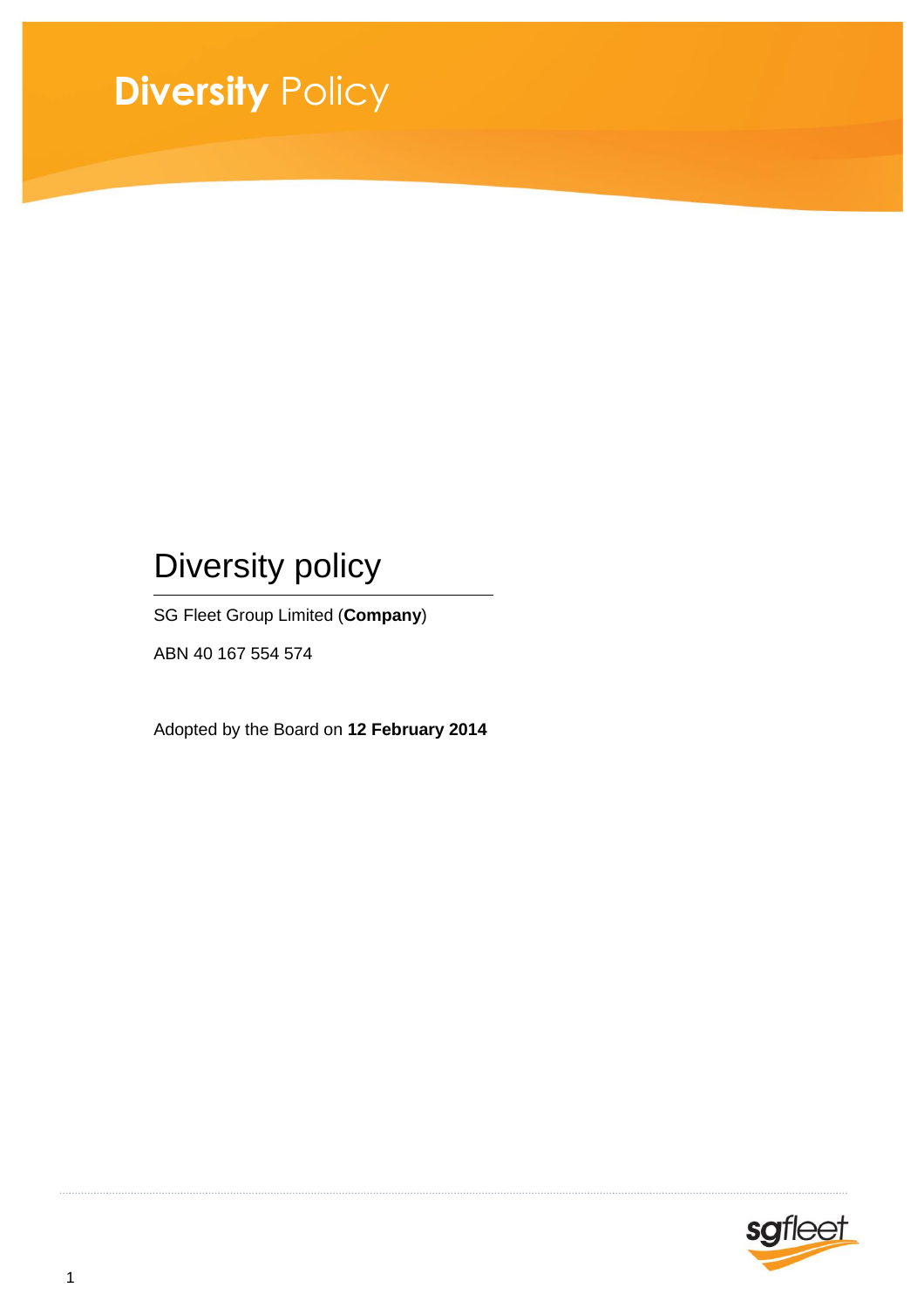## Table of contents

|              | <b>Overview</b>                                    |   |
|--------------|----------------------------------------------------|---|
| $\mathbf{2}$ | <b>Scope</b>                                       | 3 |
| 3            | <b>Promoting diversity</b>                         | 3 |
| 4            | Measurable objectives and diversity representation | 4 |
| 5            | Recruitment, selection and succession planning     |   |
|              | 5.1<br>5.2                                         |   |
| 6            | <b>Disclosure of Policy</b>                        | 5 |
|              | <b>Review of Policy</b>                            | 5 |

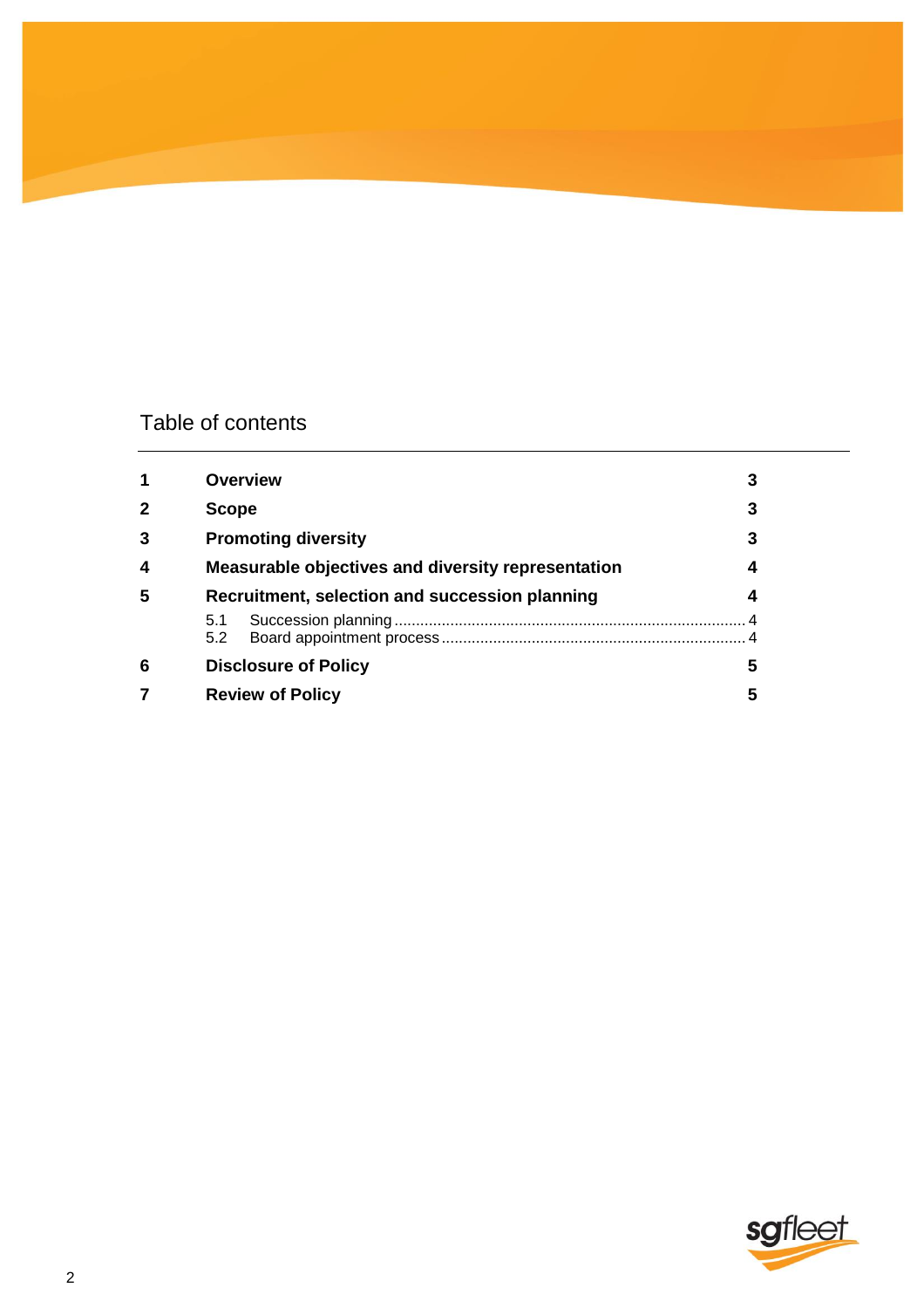#### 1 Overview

The Board of directors of SG Fleet Group Limited (**the Company**) is responsible for the overall management of the Company, including guidance as to strategic direction, ensuring best practice corporate governance and oversight of management. The Company recognises that people are its most important asset and is committed to the maintenance and promotion of workplace diversity.

Diversity drives the Company's ability to attract, retain and develop the best talent, create an engaged workforce, deliver the highest quality services to its customers and continue to grow the business.

The Board has formally approved this Diversity Policy (**Policy**) in order to ensure a work environment where people are treated fairly and with respect notwithstanding their gender, ethnicity, disability, age or educational experience.

### 2 Scope

The Company's vision for diversity incorporates a number of different factors, including gender, ethnicity, disability, age and educational experience. At a Board and senior management level, diversity has been identified as a key area of focus for the Company. Accordingly, the primary focus of this Policy is achieving, over a reasonable transition period, an adequate representation of diversity throughout the workforce and in senior management positions and on the Board.

The strategies outlined below aim to achieve the objectives of this Policy by:

- setting measurable objectives relating to diversity (including gender representation) in the workforce and at all senior management and leadership levels;
- broadening the field of potential candidates for positions within the Company and for senior management and Board appointments;
- increasing the transparency of the senior management and Board appointment process; and
- embedding the extent to which the Board has achieved the objective of this Policy in the evaluation criteria for the annual Board performance evaluation.

### 3 Promoting diversity

In order to facilitate greater diversity in the workforce and in senior management and leadership roles, the Company will:

- introduce and supplement the measures outlined in this Policy; and
- implement policies which address impediments to diversity in the workplace (including, for example, parental leave and flexible working arrangements that assist employees to fulfil their domestic responsibilities), and review these policies to ensure that they are available to and utilised by the workforce and at senior management levels; and
- monitor the effectiveness of, and continue to expand on, existing initiatives designed to identify, support and develop talented employees from a diverse range of backgrounds.

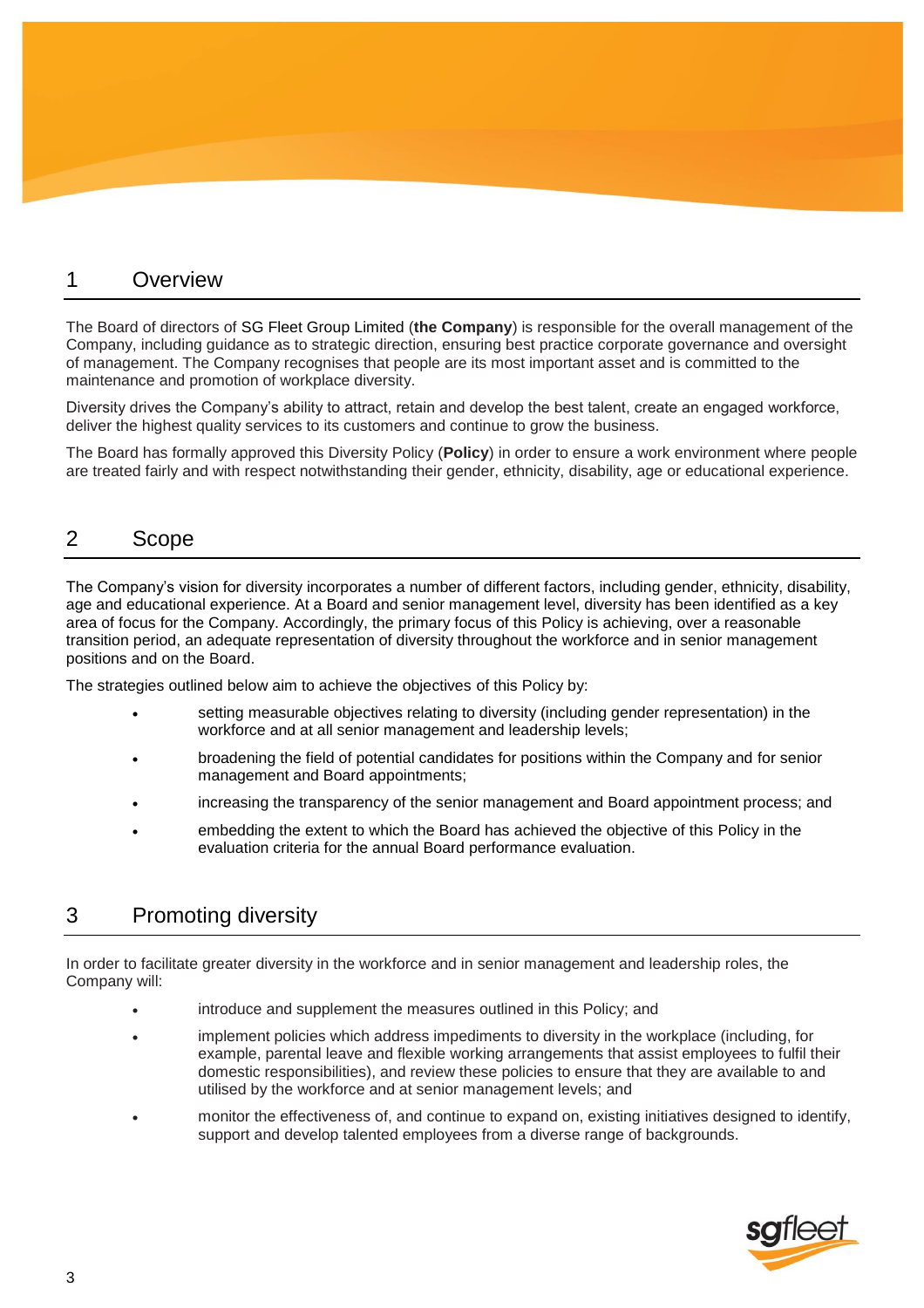## 4 Measurable objectives and diversity representation

Each year the Board will set measurable objectives with a view to progressing diversity in the Company, including working towards a balanced representation of diversity in the workforce and at a Board and senior management level.

Performance against these objectives will be reviewed annually by the Nomination and Remuneration Committee (or such other committee determined by the Board), as part of its annual review of the effectiveness of this Policy.

The Board will include in the Annual Report each year:

- a summary of the Company's progress towards achieving the measurable objectives set under this Policy for the year to which the Annual Report relates; and
- details of the measureable objectives set under this Policy for the subsequent financial year.

In accordance with the ASX Corporate Governance Principles and Recommendations, the Nomination and Remuneration Committee (or such other committee as determined by the Board) will review, on an annual basis, the proportion of women who are employed by the Company as a whole, in senior management positions and who are on the Board. The Nomination and Remuneration Committee (or such other committee as determined by the Board) will submit a report to the Board outlining its findings.

The Company will disclose in its Annual Report the proportion of women employees in the Company as a whole, in senior management and on the Board.

### 5 Recruitment, selection and succession planning

#### **5.1 Succession planning**

The Nomination and Remuneration Committee is responsible for the development and succession planning process for the Chief Executive Officer (**CEO**) and the CEO's direct reports. In discharging this responsibility, the Nomination and Remuneration Committee will have regard to diversity criteria.

#### **5.2 Board appointment process**

Whilst skills such as leadership and previous experience as a chief executive, chair or board member of a large organisation with international operations have traditionally been prerequisites to appointment as a director, the Board recognises that other skills gained from experience in the following areas are key skills and experience which the Board as a whole should comprise:

- marketing and sales;
- policy and regulatory development and reform;
- health, safety and environment and social responsibility; and
- human resources.

The Board will develop and disclose a board appointment process, which includes selection criteria having regard to the skills and experience outlined above and the selection process for senior management positions.

The Nomination and Remuneration Committee is responsible for identifying qualified individuals for appointment to the Board. In identifying candidates, the Nomination and Remuneration Committee will have regard to the selection criteria set out in the board appointment process, which will include:

 skills, expertise and background that add to and complement the range of skills, expertise and background of the existing directors;